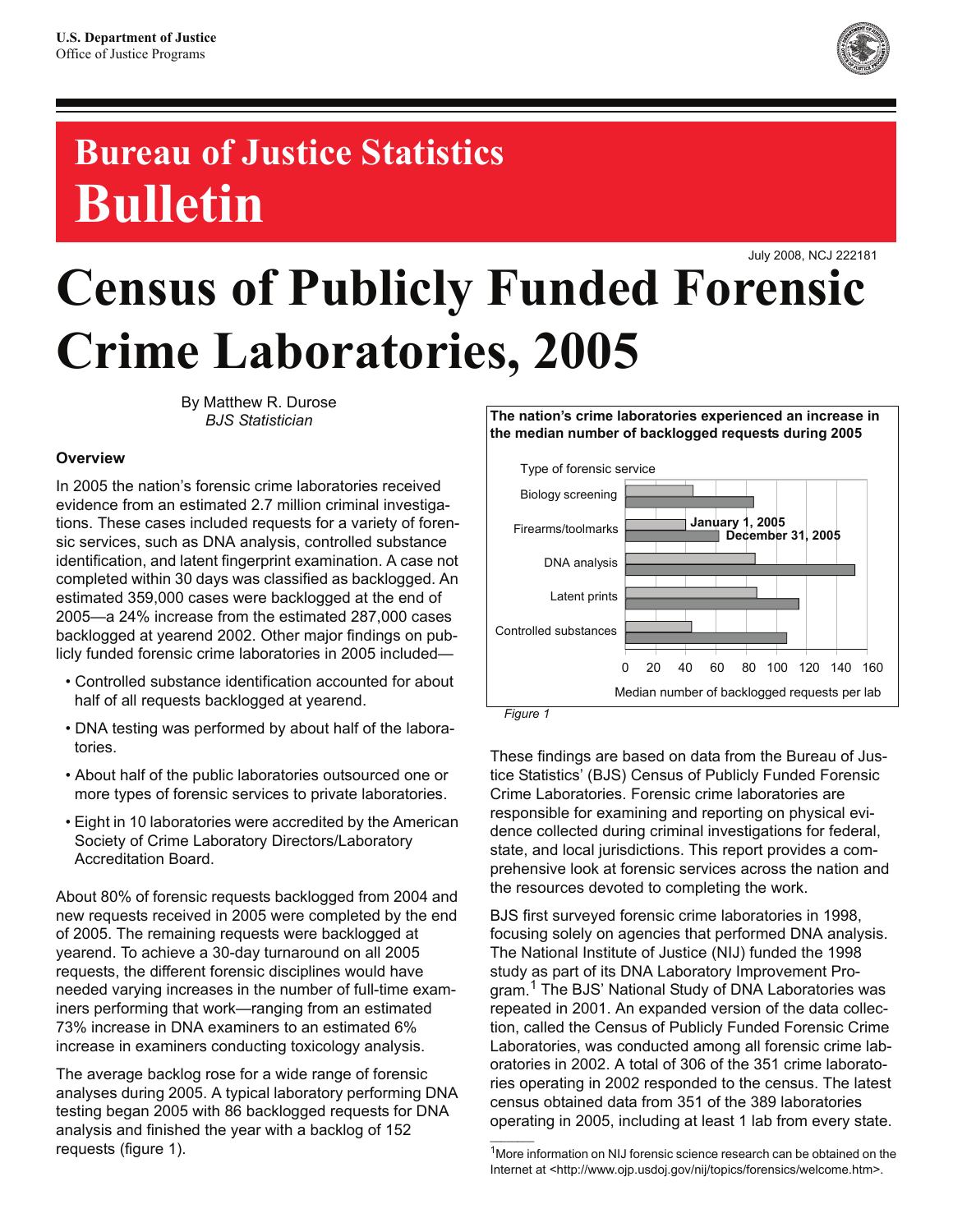State-operated laboratories, which can serve the entire state or regional areas, accounted for more than half of all forensic crime laboratories in 2005. More than 80% of state laboratories were part of a multiple laboratory system.

#### **Crime laboratories had nearly 12,000 full-time employees in 2005**

The nation's forensic crime laboratories employed an estimated 11,900 full-time personnel in 2005, compared to about 11,000 in 2002 (table 1). About half of full-time crime laboratory employees worked in state laboratories. In 2005 forensic crime laboratories filled about 98% of their authorized full-time equivalent (FTE) positions (not shown in table). The median staff size in 2005 was 16. With more than 600 employees, the Federal Bureau of Investigation (FBI) Laboratory Division was the largest publicly funded laboratory in the United States.

Most crime laboratory employees (58%) were analysts or examiners who were responsible for preparing and analyzing evidence (table 2). Managers (directors and supervisors) accounted for 13% of all the crime laboratory employees. About 10% of staff provided technical support to the analysts.

#### **The combined annual budget for all laboratories exceeded \$1 billion**

The 2005 census obtained budget data from 254 laboratories. The median budget among these laboratories was \$1.7 million. The FBI Laboratory had an annual budget of more than \$130 million. The estimated budget for all 389 crime laboratories in 2005 exceeded \$1 billion, nearly half of which funded state laboratories (table 3).

Personnel costs, including salaries and fringe benefits, typically accounted for three-quarters of a laboratory's total budget. Median base annual salaries for laboratory directors ranged from \$62,900 to \$94,700, and for supervisors from \$51,000 to \$77,000 (table 4). Analysts or examiners at both the state and local level had a median maximum salary of about \$70,000.

Laboratory expenditures also included supplies, equipment, and construction costs. In addition to their budgets, laboratories received funding from other sources, such as fees and grants. Twenty-eight percent of laboratories charged fees for forensic services in 2005, and nearly twothirds (65%) received some funding from grants (not shown in table).

|                |        | Full-time employees reported <sup>a</sup> |        |         | Table 1. Full-time employees in the nation's publicly funded crime laboratories in 2005 and 2002, by type of jurisdiction<br>National estimate of full-time employees <sup>b</sup> |         |        |         |
|----------------|--------|-------------------------------------------|--------|---------|------------------------------------------------------------------------------------------------------------------------------------------------------------------------------------|---------|--------|---------|
| Type of        |        | 2005                                      | 2002   |         | 2005                                                                                                                                                                               |         | 2002   |         |
| jurisdiction   | Number | Percent                                   | Number | Percent | Number                                                                                                                                                                             | Percent | Number | Percent |
| All labs       | 9.364  | 100%                                      | 9.013  | 100%    | 11.900                                                                                                                                                                             | 100%    | 11.000 | 100%    |
| State          | 4.842  | 52                                        | 4.336  | 48      | 5.600                                                                                                                                                                              | 47      | 5.200  | 47      |
| County         | 1.720  | 18                                        | 1.644  | 18      | 2.200                                                                                                                                                                              | 18      | 1.900  | 17      |
| Municipal      | 1.602  | 17                                        | 1.594  | 18      | 1.900                                                                                                                                                                              | 16      | 1.900  | 17      |
| Federal        | 1.200  | 13                                        | 1.440  | 16      | 2.100                                                                                                                                                                              | 18      | 2.000  | 18      |
| Number of labs | 296    |                                           | 278    |         | 389                                                                                                                                                                                |         | 351    |         |

aNumber of employees reported by labs in the census.

bBased on imputations for labs that did not report employee data. See *Methodology* for imputation procedures.

#### **Table 2. Positions of employees in publicly funded crime laboratories in 2005, by type of jurisdiction**

| Type of position                                                                                               | Total <sup>a</sup>                                                         | State | County | Municipal |  |  |  |  |
|----------------------------------------------------------------------------------------------------------------|----------------------------------------------------------------------------|-------|--------|-----------|--|--|--|--|
| All employees                                                                                                  | 100%                                                                       | 100%  | 100%   | 100%      |  |  |  |  |
| Analyst/examiner                                                                                               | 58                                                                         | 63    | 57     | 50        |  |  |  |  |
| <b>Technical support</b>                                                                                       | 10                                                                         | 11    | 11     | 5         |  |  |  |  |
| Manager                                                                                                        | 13                                                                         | 13    | 14     | 13        |  |  |  |  |
| Clerical support                                                                                               | 8                                                                          | 9     | 8      | 6         |  |  |  |  |
| Crime scene technician                                                                                         | 6                                                                          |       | 8      | 16        |  |  |  |  |
| Other                                                                                                          | 5                                                                          | 3     | 1      | 10        |  |  |  |  |
| Estimated national total <sup>b</sup>                                                                          | 11.900                                                                     | 5.600 | 2.200  | 1.900     |  |  |  |  |
| Note: Percentages are based on labs reporting personnel data.<br>Detail does not sum to total due to rounding. |                                                                            |       |        |           |  |  |  |  |
| alncludes federal labs, not shown separately.                                                                  |                                                                            |       |        |           |  |  |  |  |
|                                                                                                                | <sup>b</sup> National estimates were adjusted to account for missing data. |       |        |           |  |  |  |  |

#### **Table 3. Total operating budget (in millions) for publicly funded crime laboratories in 2005 and 2002, by type of jurisdiction**

|                       | Total operating budget<br>reported (in millions) |       | National estimate<br>(in millions) $a$ |         |
|-----------------------|--------------------------------------------------|-------|----------------------------------------|---------|
| Type of jurisdiction  | 2005                                             | 2002  | 2005                                   | 2002    |
| All labs <sup>b</sup> | \$821                                            | \$835 | \$1,155                                | \$1,036 |
| State                 | 406                                              | 345   | 529                                    | 454     |
| County                | 173                                              | 164   | 236                                    | 172     |
| Municipal             | 94                                               | 83    | 130                                    | 112     |
| Number of labs        | 254                                              | 267   | 389                                    | 351     |

Note: Budget totals were not adjusted for inflation.

aBased on imputations for labs that did not report budget data. b<sub>Includes</sub> federal labs, not shown separately.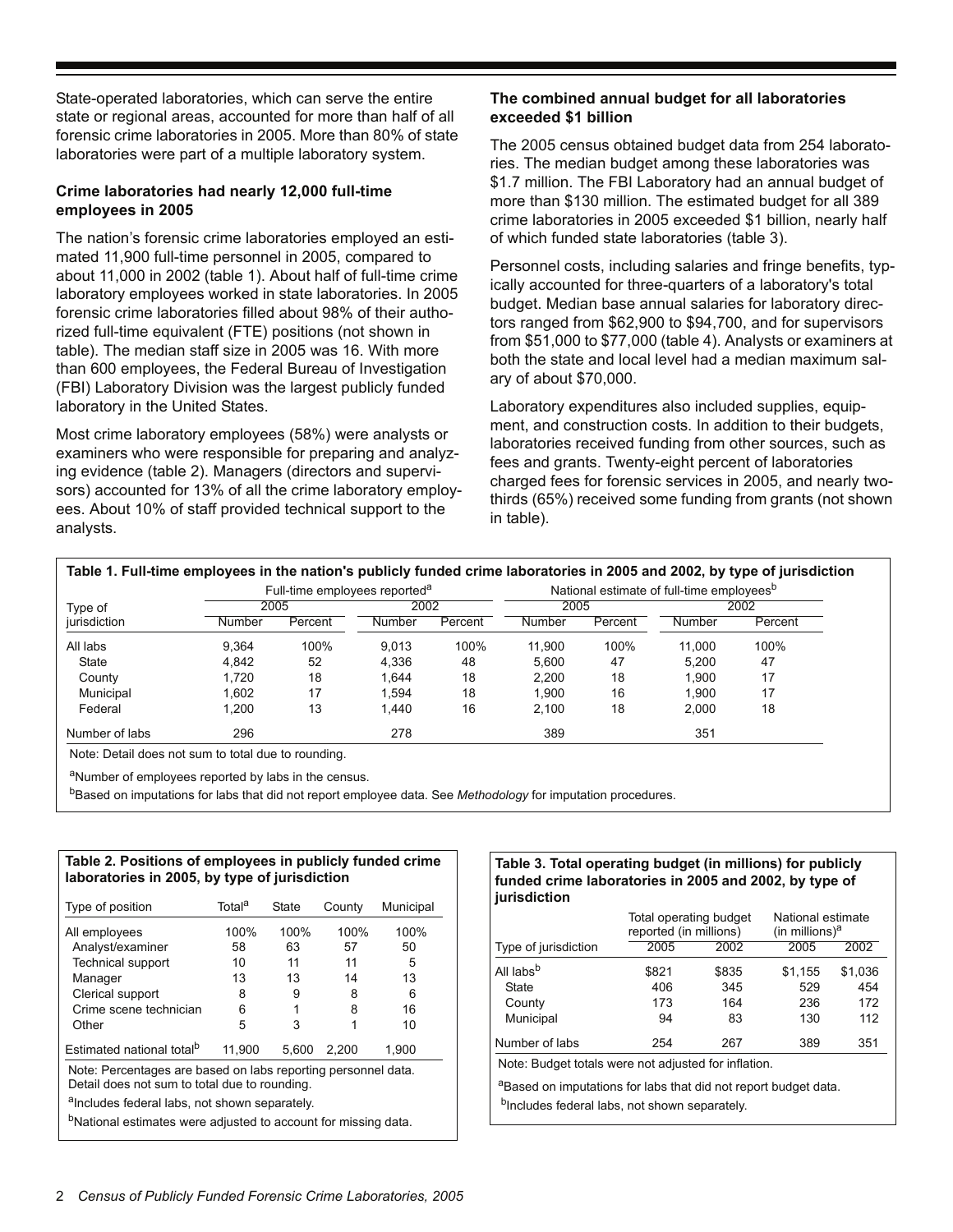#### **Table 4. Median base salaries of employees in publicly funded crime laboratories in 2005, by type of jurisdiction**

| Municipal          |
|--------------------|
|                    |
| \$89,800           |
| 69.700             |
|                    |
| \$77.000           |
| 58,000             |
|                    |
| \$66,800           |
| 40.700             |
|                    |
| \$44.200           |
| 30,700             |
| \$45.000<br>29.800 |
|                    |

#### **More laboratories were accredited in 2005**

In 2005 more than three-quarters of laboratories (78%) were accredited by the American Society of Crime Laboratory Directors/Laboratory Accreditation Board (ASCLD/ LAB) (table 5). Another 3% were accredited by some other professional organization, such as the International Organization for Standardization. State-operated laboratories (91%) were more likely to be accredited than laboratories serving county (67%) or municipal (62%) jurisdictions.

Among the 230 laboratories providing accreditation information in both the 2002 and 2005 censuses, the accreditation rate increased during the 3 years from 75% to 87%.

#### **Crime laboratories provided an average of 6 different forensic services**

Crime laboratories are typically responsible for several analytical services. They receive evidence from criminal investigations submitted by a variety of sources, including law enforcement officials, prosecutors, and medical examiners. In 2005 laboratories provided a median number of six functions. Controlled substance identification was the analysis performed by the largest percentage (89%) of the 351 laboratories responding to the census (table 6). Forensic work for computer crime investigations was the function reported to be performed by the smallest percentage of laboratories (12%).

| Table 5. Percent of crime laboratories accredited<br>by a professional organization in 2005 and 2002 |                    |          |                                              |         |  |  |  |  |
|------------------------------------------------------------------------------------------------------|--------------------|----------|----------------------------------------------|---------|--|--|--|--|
|                                                                                                      | Labs reporting in- |          | Comparable<br>labs reporting<br>in both year |         |  |  |  |  |
| Type of accreditation                                                                                | 2005               | 2002     | 2005                                         | 2002    |  |  |  |  |
| Total                                                                                                | 82%                | 71%      | 87%                                          | 75%     |  |  |  |  |
| ASCLD/LAB*<br>Other organization                                                                     | 78<br>3            | 61<br>10 | 84<br>3                                      | 67<br>8 |  |  |  |  |
| Number of labs reporting                                                                             | 293                | 299      | 230                                          | 230     |  |  |  |  |

Note: Detail does not sum to total because of rounding.

\*American Society of Crime Laboratory Directors/Laboratory Accreditation Board.

About 6 in 10 crime labs examined firearms or toolmarks in 2005. Labs that performed this function were asked about their use of the Bureau of Alcohol, Tobacco, Firearms and Explosives' National Integrated Ballistic Information Network (NIBIN). Using this electronic system, forensic examiners can compare evidence (such as fired bullets and cartridges) from crime scenes to firearm evidence from other criminal investigations for matches (or hits). Seventy-six laboratories reported making about 95,000 NIBIN entries and searches in 2005. Almost 2,000 hits that year were reported by 56 laboratories.

More than half (55%) of crime laboratories analyzed latent (or hidden) fingerprints recovered from crime scenes. These laboratories were asked to report on their use of the FBI's Integrated Automated Fingerprint Identification System (IAFIS) in 2005. More than 100 laboratories reported making about 328,000 searches and finding 33,000 hits using IAFIS in 2005.

#### **Crime laboratories received an estimated 2.7 million cases in 2005**

Laboratories have different methods for measuring workload, such as cases or requests. A *case* is defined as evidence submitted to a crime laboratory from a single criminal incident. A case may require more than one *request* for forensic services. For instance a laboratory may receive samples of fibers and blood from the same case that require analysis by different discipline areas of the laboratory. This study examined workload in terms of both cases and requests.

The nation's 389 crime laboratories received an estimated 2.7 million new cases during 2005 (table 7). Almost half or 1.3 million—were submitted to state laboratories. Laboratories serving local jurisdictions received about 1.3 million cases in 2005, including 727,000 cases received by county laboratories and 566,000 by municipal laboratories. Federal laboratories received the fewest cases that year.

#### **Table 6. Forensic functions performed by crime laboratories in 2005, by type of jurisdiction**

| Forensic function                                             | Total* | State | County | Municipal |  |  |  |
|---------------------------------------------------------------|--------|-------|--------|-----------|--|--|--|
| Controlled substances                                         | 89%    | 88%   | 94%    | 85%       |  |  |  |
| Firearms/toolmarks                                            | 59     | 60    | 59     | 56        |  |  |  |
| Biology screening                                             | 57     | 58    | 61     | 51        |  |  |  |
| Latent prints                                                 | 55     | 50    | 51     | 76        |  |  |  |
| Trace evidence                                                | 55     | 57    | 59     | 44        |  |  |  |
| DNA analysis                                                  | 53%    | 55%   | 61%    | 42%       |  |  |  |
| Toxicology                                                    | 53     | 57    | 49     | 47        |  |  |  |
| Impressions                                                   | 52     | 50    | 53     | 56        |  |  |  |
| Crime scene                                                   | 40     | 36    | 46     | 56        |  |  |  |
| Questioned documents                                          | 20     | 18    | 22     | 24        |  |  |  |
| Computer crimes                                               | 12     | 9     | 16     | 15        |  |  |  |
| Number of labs reporting                                      | 351    | 207   | 79     | 55        |  |  |  |
| Note: Detail sums to more than 100% because some laboratories |        |       |        |           |  |  |  |

reported performing more than one function. See *Methodology* for definitions of individual forensic functions. \*Includes federal labs, not shown separately.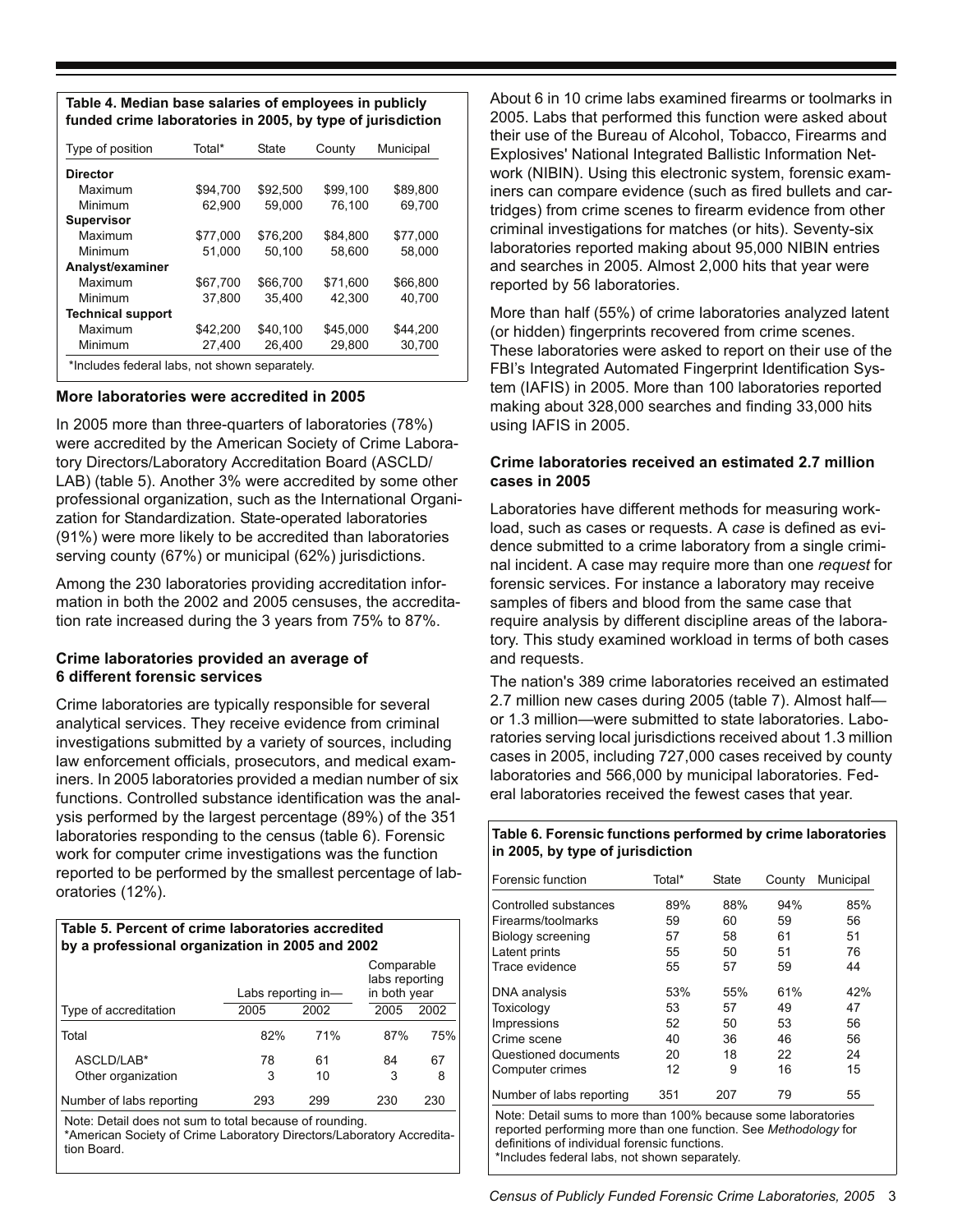An estimated 359,000 cases were backlogged (not completed within 30 days) at the end of 2005, compared to 287,000 at yearend 2002 (table 8). This represents a 24% increase in backlogged cases between 2002 and 2005. State laboratories accounted for more than half of the backlog in both years.

Among the 288 laboratories that reported this information, the median number of cases received in 2005 was about 4,100. Overall, laboratories ended the year with a median backlog of about 400 cases. Six percent of laboratories that received cases in 2005 reported having no backlog at yearend.

Two hundred laboratories provided data in both the 2002 and the 2005 censuses on the total numbers of cases received during each year. The number of cases received during 2005 (1,654,023) was less than the total received in 2002 (1,862,009). Of the 172 laboratories that reported backlog totals for the 2002 and 2005 censuses, the number of backlogged cases increased from 142,739 to 192,126.

#### **Nearly 20% of all requests in 2005 were backlogged at yearend**

About 75% of the forensic requests pending at the beginning of 2005 had been held for 30 days or more and were classified as backlogged. To examine the capacity of laboratories to process all requests within a 30-day period, BJS asked crime laboratories to provide the total number of requests for each forensic function performed that were:

- backlogged as of January 1, 2005
- received in 2005
- completed during 2005.

### **About half of laboratories performed DNA analysis in 2005**

DNA testing was conducted by about half (53%) of all laboratories in 2005, mainly involving casework and offender samples. Laboratories were asked how many of these requests they completed in 2005; however, the information was not provided by all laboratories that conducted DNA analysis that year.

Casework involves the processing of biological samples (such as blood and saliva) collected from crime scenes, victims, or suspects to develop a DNA profile for cases with or without a suspect. In 2005, 86 laboratories reported completing about 14,000 DNA requests for cases where no suspect had been identified. Ninety laboratories reported analyzing about 25,000 requests from cases that year where a suspect had been identified.

In 2005 all 50 states and the District of Columbia required offenders convicted of certain crimes to submit DNA samples. Most states required samples from all felons. A few states also collected DNA from certain arrestees. In the census 22 laboratories reported processing about 234,000 samples from offenders and arrestees in 2005.

Federal, state, and local laboratories enter DNA profiles from offenders, arrestees, and casework into the FBI's Combined DNA Index System (CODIS). CODIS software enables crime laboratories to compare biological evidence from criminal investigations to profiles in the database for matches (or hits). In 2005 crime laboratories provided more than 800,000 profiles to the National DNA Index System of CODIS. About

8,700 hits were made between profiles in CODIS that year.<sup>2</sup>

2The Federal Bureau of Investigation *FBI Laboratory 2005 Report* is accessible at <http://www.fbi.gov/hq/lab/labannual05.pdf>.

#### **Table 7. Cases received by publicly funded crime laboratories during 2005 and 2002, by type of jurisdiction**

|                                                                                        | Reported cases received in- |           | Cases received by comparable<br>labs reporting in both years |           | National estimate <sup>a</sup> |           |
|----------------------------------------------------------------------------------------|-----------------------------|-----------|--------------------------------------------------------------|-----------|--------------------------------|-----------|
| Type of jurisdiction                                                                   | 2005                        | 2002      | 2005                                                         | 2002      | 2005                           | 2002      |
| All labs <sup>b</sup>                                                                  | 2,106,478                   | 2.399.468 | 1,654,023                                                    | 1.862.009 | 2.712.000                      | 2,891,000 |
| State                                                                                  | 1,166,786                   | 898,642   | 837.154                                                      | 803,545   | 1,302,000                      | 1,230,000 |
| County                                                                                 | 495.665                     | 798.118   | 466.017                                                      | 555.456   | 727.000                        | 847,000   |
| Municipal                                                                              | 413.932                     | 622.775   | 335.667                                                      | 498.813   | 566,000                        | 711,000   |
| Number of labs                                                                         | 288                         | 265       | 200                                                          | 200       | 389                            | 351       |
| <sup>a</sup> Based on imputations for labs that did not report data on cases received. |                             |           |                                                              |           |                                |           |

<sup>b</sup>Includes federal labs, not shown separately.

#### **Table 8. Cases backlogged in publicly funded crime laboratories at yearend 2005 and 2002, by type of jurisdiction**

|         |         |                               |         | National estimate <sup>a</sup>                                 |         |
|---------|---------|-------------------------------|---------|----------------------------------------------------------------|---------|
| 2005    | 2002    | 2005                          | 2002    | 2005                                                           | 2002    |
| 260.821 | 212.676 | 192.126                       | 142.739 | 359,000                                                        | 287,000 |
| 166.337 | 117.092 | 126.162                       | 90.056  | 203.000                                                        | 155.000 |
| 40.314  | 47.954  | 35.859                        | 29.555  | 65.000                                                         | 55,000  |
| 44.881  | 42.218  | 29.544                        | 22.128  | 70.000                                                         | 59,000  |
| 265     | 243     | 172                           | 172     | 389                                                            | 351     |
|         |         | Reported backlogged cases in- |         | Cases backlogged in comparable<br>labs reporting in both years |         |

aBased on imputations for labs that did not report data on backlogged cases. bIncludes federal labs, not shown separately.

4 *Census of Publicly Funded Forensic Crime Laboratories, 2005*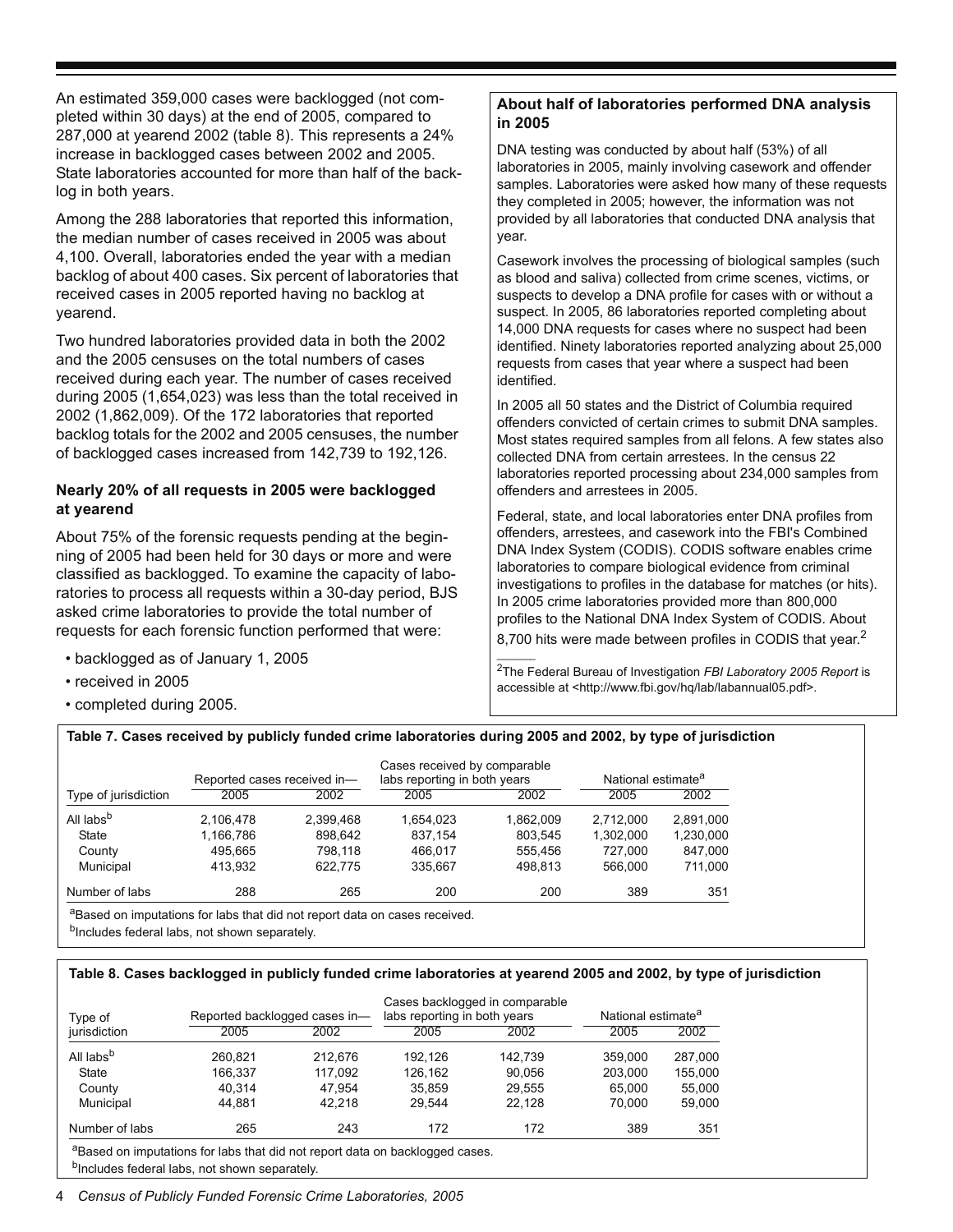A total of 260 laboratories (of the 351 that responded to the census) provided complete request processing data for at least one forensic service (table 9). These 260 laboratories reported a total of 252,810 backlogged requests on January 1, 2005, and that they received 2,003,544 new requests during 2005 for a total of 2,256,354 requests. Laboratories completed 81% (1,820,475) of those requests by the end of 2005, leaving 19% (435,879) backlogged at yearend. The yearend backlog represented a 72% increase in backlogged requests from the beginning of 2005.

In November 2004, California voters passed Proposition 69 requiring a DNA sample from all persons convicted of felonies and certain misdemeanors or arrested for rape or murder. As a result of the increased workload, the state data bank reported ending 2005 with about 235,000 backlogged samples.

Although the California DNA Data Bank reported completing nearly 67,000 samples in 2005, the laboratory did not provide the number of backlogged DNA samples from 2004 and the number of new DNA samples received in 2005. Without complete request processing data from this laboratory, the number of samples completed (67,000) and backlogged at yearend 2005 (235,000) could not be included in the analysis of request processing.

During 2005 the backlog grew for a range of commonly performed services. Laboratories performing controlled substance identification began 2005 with a median backlog of 44 such requests. At yearend the median backlog was 107. A typical lab performing DNA testing in 2005 began

with a backlog of 86 requests for DNA analysis, received 337 new requests, completed 265 requests, and finished the year with 152 backlogged requests.

Controlled substance identification (51%), latent print examination (16%), and DNA analysis (9%) accounted for about three-quarters of the total yearend backlog (figure 2). Firearm and toolmark examination (8%), biology screenings (7%), and toxicology analysis (5%) made up an additional 20% of backlogged requests at the end of 2005.



*Figure 2*

| Table 9. Median number of requests for forensic services and yearend backlog in 2005, by type of request |                 |                     |                               |              |           |                                     |            |  |
|----------------------------------------------------------------------------------------------------------|-----------------|---------------------|-------------------------------|--------------|-----------|-------------------------------------|------------|--|
|                                                                                                          |                 |                     |                               |              |           | Median number of forensic requests- |            |  |
|                                                                                                          | Labs performing |                     | Labs reporting request totals | Backlogged   |           |                                     | Backlogged |  |
| Type of request                                                                                          | function        | Number <sup>a</sup> | Percent                       | on January 1 | Received  | Completed                           | at yearend |  |
| All requests                                                                                             | 351             | 260                 | 74%                           | 215          | 4,328     | 3,980                               | 401        |  |
| Controlled substances                                                                                    | 312             | 226                 | 72%                           | 44           | 2,716     | 2,638                               | 107        |  |
| Firearms/toolmarks                                                                                       | 207             | 133                 | 64                            | 40           | 257       | 249                                 | 62         |  |
| Biology screening                                                                                        | 200             | 115                 | 58                            | 45           | 358       | 296                                 | 85         |  |
| Latent prints                                                                                            | 194             | 130                 | 67                            | 87           | 909       | 931                                 | 115        |  |
| Trace evidence                                                                                           | 194             | 132                 | 68                            | 11           | 108       | 105                                 | 19         |  |
| DNA analysis                                                                                             | 187             | 124                 | 66%                           | 86           | 337       | 265                                 | 152        |  |
| Toxicology                                                                                               | 185             | 133                 | 72                            | 5            | 1,234     | 1,226                               | 23         |  |
| Impressions                                                                                              | 181             | 81                  | 45                            |              | 16        | 16                                  | 2          |  |
| Questioned documents                                                                                     | 70              | 43                  | 61                            | 5            | 105       | 105                                 |            |  |
| Computer crimes                                                                                          | 43              | 12                  | 28                            | 15           | 76        | 71                                  | 14         |  |
| Total number of requests reported <sup>p</sup>                                                           |                 |                     |                               | 252.810      | 2.003.544 | 1.820.475                           | 435,879    |  |

Note: Numbers based on the 260 labs that reported complete request processing data. Request processing data were not collected for crime scene analysis. Table does not include data from the California DNA Data Bank. See appendix table 1 for request totals for each type of request.

aSome labs provided data for more than one function.

<sup>b</sup>The yearend backlog was calculated by subtracting the number of requests completed in 2005 from the total number of new requests that year and backlogged from 2004.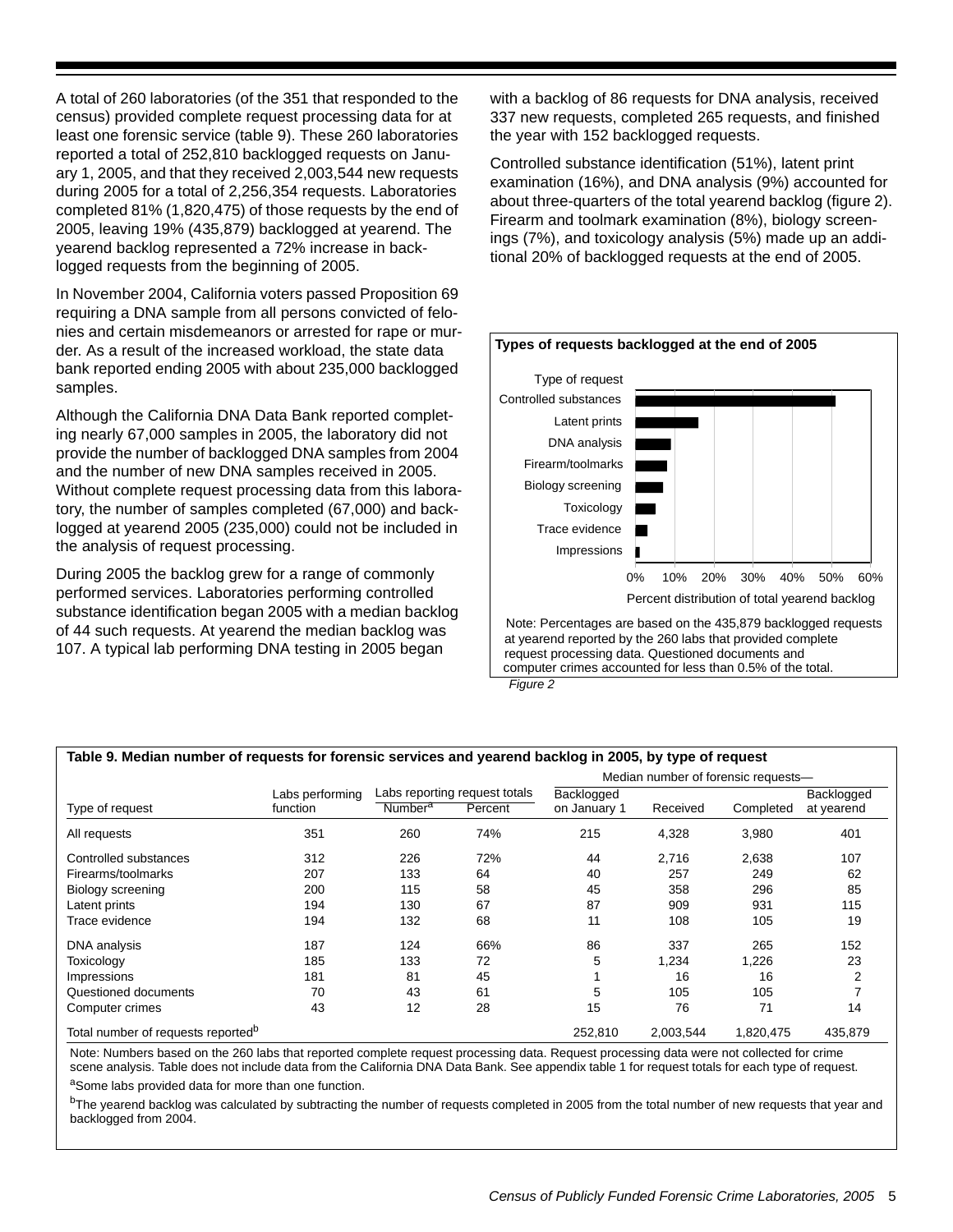#### **The percent of requests backlogged at yearend 2005 was similar to the percent backlogged at yearend 2002**

To examine change in the overall capacity of crime laboratories to turn around all requests within a 30-day period, comparisons were made among laboratories that provided request processing data in 2002 and 2005 for individual forensic services including controlled substance identification, latent prints, DNA analysis, firearm and toolmark, biology screening, and toxicology. Together these types of requests accounted for almost the entire backlog.

Both censuses received complete data for controlled substance requests from 150 laboratories (table 10). These laboratories began 2002 with an initial backlog of approximately 51,000 requests for controlled substance identification and received an additional 793,000 requests. During 2002, 80% (676,000) of the 844,000 total requests were completed, leaving 20% backlogged at the end of the year. The same laboratories reported a total of 856,000 controlled substance requests received during 2005 and backlogged from 2004. As in 2002 about 20% of these requests were backlogged at yearend 2005. The overall number of full-time examiners in these laboratories increased 5% between 2002 and 2005 (not shown in table).

About 1 in 4 (23%) of the requests for latent prints analysis in 2002 were backlogged at yearend. Despite more latent print requests in 2005, these laboratories ended the year with a similar percentage backlogged (24%). The ability to maintain a similar completion rate in 2005 may have been aided by the increase in personnel to process the requests. The number of examiners in these 79 laboratories increased 4% from 2002 to 2005.

Relatively no change was found in the percentage of DNA requests that were backlogged at yearend 2002 and 2005. During both years laboratories were able to process about 60% of the requests backlogged from the previous year and received during the year. About 40% were backlogged at yearend. The number of examiners in these 67 laboratories grew 5% during the 3 years.

### **Greatest personnel need was DNA analysts**

The ability to process a larger percentage of evidence depends on numerous factors including the complexity of the procedures, use of innovative solutions, and availability of examiners and other resources. Overall, laboratories were able to complete about 80% of all outstanding requests in 2005. The remaining requests were backlogged at yearend. This completion rate was lower for more complex types of examinations, such as DNA analysis and biology screening.

Laboratories were asked how many full-time examiners or analysts were required to process their requests. The work of a single examiner varied depending on the type of request. DNA analyses were more time consuming and complex than the examination of controlled substances or toxicology.

#### **Table 10. Percent of total forensic requests backlogged at yearend 2005 and 2002, by type of request**

|                      | Number of requests |            |             | Status at yearend |                      |
|----------------------|--------------------|------------|-------------|-------------------|----------------------|
|                      |                    | Backlogged |             |                   |                      |
| Type of              |                    |            | from previ- | Number            | Percent              |
| request              | Total              | New        | ous year    |                   | completed backlogged |
| <b>Controlled</b>    |                    |            |             |                   |                      |
| substances           |                    |            |             |                   |                      |
| 2005                 | 855,817            | 774,001    | 81,816      | 677,030           | 21%                  |
| 2002                 | 844,183            | 793,492    | 50,691      | 675,595           | 20                   |
| <b>Latent prints</b> |                    |            |             |                   |                      |
| 2005                 | 197,471            | 171,470    | 26,001      | 150,792           | 24%                  |
| 2002                 | 155,793            | 128,983    | 26,810      | 120,037           | 23                   |
| <b>Toxicology</b>    |                    |            |             |                   |                      |
| 2005                 | 251,585            | 242,034    | 9,551       | 238,262           | 5%                   |
| 2002                 | 298,704            | 287,108    | 11,596      | 279,662           | 6                    |
| Firearms/            |                    |            |             |                   |                      |
| toolmarks            |                    |            |             |                   |                      |
| 2005                 | 77,876             | 59,923     | 17,953      | 54,693            | 30%                  |
| 2002                 | 70,132             | 60,050     | 10,082      | 52,919            | 25                   |
| <b>DNA analysis</b>  |                    |            |             |                   |                      |
| 2005                 | 51,269             | 38,227     | 13,042      | 30,932            | 40%                  |
| 2002                 | 37,202             | 27,730     | 9,472       | 22,882            | 38                   |
| <b>Biology</b>       |                    |            |             |                   |                      |
| screening            |                    |            |             |                   |                      |
| 2005                 | 38,463             | 29,214     | 9,249       | 25,689            | 33%                  |
| 2002                 | 41,362             | 33,619     | 7,743       | 28,464            | 31                   |

Note: Numbers for each request type were based on labs that reported data for the 2005 and 2002 censuses: 150 labs for analysis of controlled substances, 79 for latent prints, 81 toxicology, 97 firearms/toolmarks, 67 DNA analysis, and 67 biology screening. Totals do not represent all requests received by the nation's crime labs.

A typical DNA analyst completed 77 requests in 2005 (figure 3). By comparison, the average forensic examiner completed about 10 times the number of controlled substance requests that year (752). These examiners compared drug-related evidence with standards of known origin to identify unknown substances.



*Figure 3*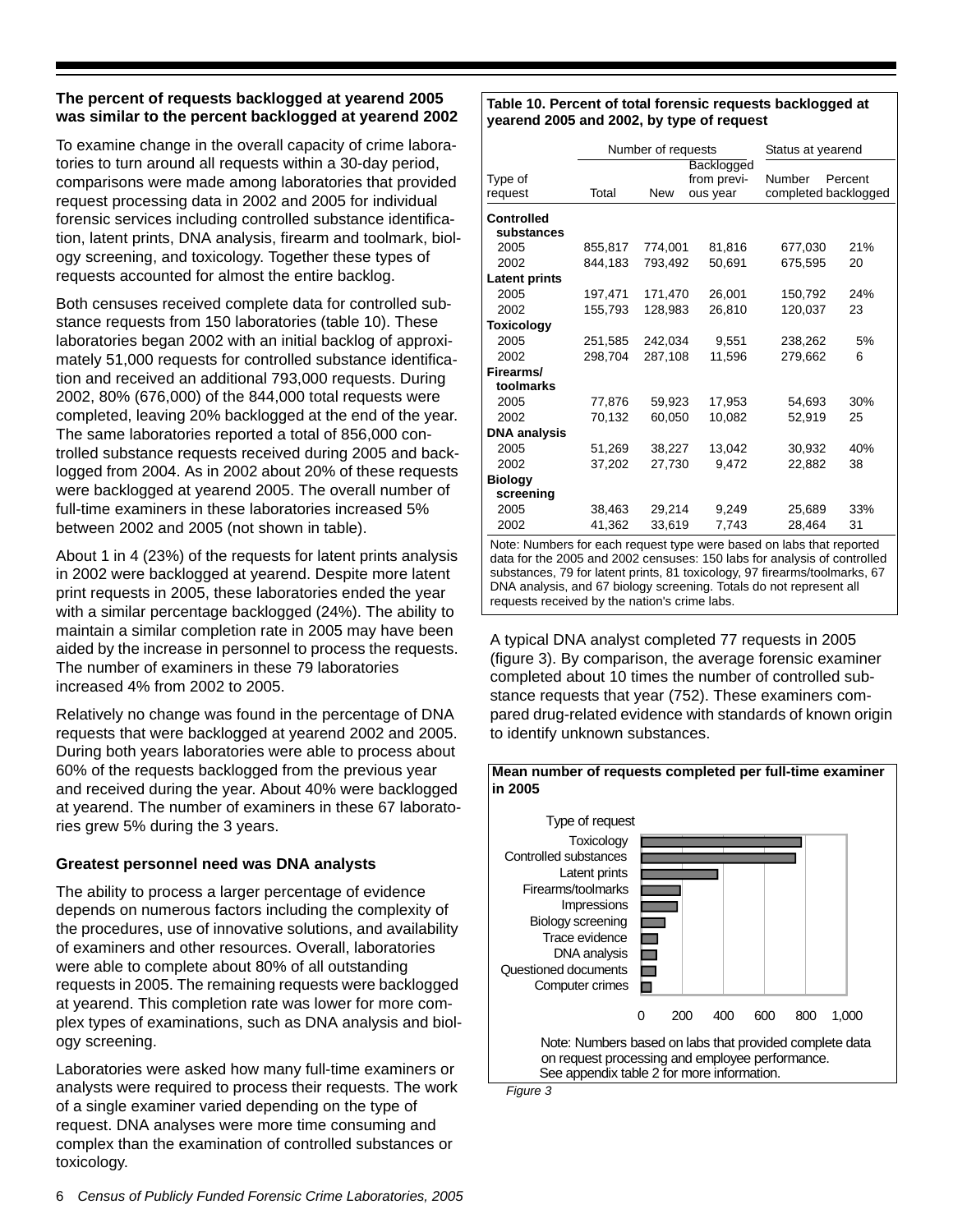Information on work performance (the average number of requests an examiner completed in 2005) was used to determine which forensic disciplines were most understaffed to handle their workload. DNA work needed the largest increase in full-time examiners to eliminate the yearend backlog. Based on the average performance of a DNA analyst in 2005 (77), laboratories performing DNA analysis would have needed an estimated 73% more staff to complete all DNA requests in 2005 (figure 4). Biology screening (usually in preparation of DNA analysis) represented the next highest need for an increase in full-time analysts (57%) followed by firearm and toolmark analysis (46%) and examination of trace evidence, such as hair and fibers, (43%).

### **8 in 10 crime labs had a Laboratory Information Management System (LIMS)**

A LIMS is used by laboratories to manage and track forensic evidence received from criminal investigations. In 2005 about 80% of crime laboratories had a LIMS (table 11). Laboratories serving state jurisdictions (90%) were more likely than county (70%) or municipal (45%) laboratories to have this system. Overall 4 in 10 laboratories with a LIMS reported that the system needed major improvements or replacement.

#### **About half of laboratories outsourced some forensic work**

To meet demands for forensic services, about half of the publicly funded forensic crime laboratories contracted private laboratories for at least one type of forensic service in 2005 (table 12). Nearly 30% of laboratories reported outsourcing DNA casework, and 11% outsourced CODIS samples.

A total of 190 laboratories provided outsourcing data for both censuses. A larger percentage of those laboratories outsourced forensic work in 2005 (54%) than in 2002 (44%).

### **Different strategies helped to manage workload**

Laboratories were asked whether they engaged in any special procedures to manage their workloads in 2005. The following are examples of strategies laboratories reported using:

- prioritize requests by investigative need
- screen out requests for cases that will not be prosecuted
- allow customers to cancel requests for services no longer needed
- assist laboratories in the same system that have larger backlogs.



*Figure 4* 

#### **Table 11. Percent of crime laboratories with a Laboratory Information Management System (LIMS) in 2005 and 2002, by type of jurisdiction**

|                                               | Labs reporting in- |      | Comparable labs<br>reporting in both years |      |  |  |  |
|-----------------------------------------------|--------------------|------|--------------------------------------------|------|--|--|--|
| Type of jurisdiction                          | 2005               | 2002 | 2005                                       | 2002 |  |  |  |
| All labs*                                     | 79%                | 75%  | 81%                                        | 77%  |  |  |  |
| State                                         | 90                 | 88   | 89                                         | 89   |  |  |  |
| County                                        | 70                 | 70   | 76                                         | 69   |  |  |  |
| Municipal                                     | 45                 | 33   | 56                                         | 33   |  |  |  |
| Number of labs reporting                      | 302                | 271  | 216                                        | 216  |  |  |  |
| *Includes federal labs, not shown separately. |                    |      |                                            |      |  |  |  |

#### **Table 12. Percent of publicly funded crime laboratories outsourcing requests for forensic services in 2005 and 2002**

|                             | Labs reporting in- |      | Comparable labs | reporting in both years |  |  |  |
|-----------------------------|--------------------|------|-----------------|-------------------------|--|--|--|
| Type of request             | 2005               | 2002 | 2005            | 2002                    |  |  |  |
| Any outsourcing             | 51%                | 41%  | 54%             | 44%                     |  |  |  |
| DNA casework                | 28                 | 19   | 29              | 23                      |  |  |  |
| Toxicology                  | 17                 | 14   | 18              | 15                      |  |  |  |
| CODIS* samples              | 11                 | 9    | 11              | 11                      |  |  |  |
| Controlled substances       | 6                  | 4    | 5               | 5                       |  |  |  |
| Number of labs reporting    | 268                | 269  | 190             | 190                     |  |  |  |
| *Combined DNA Index System. |                    |      |                 |                         |  |  |  |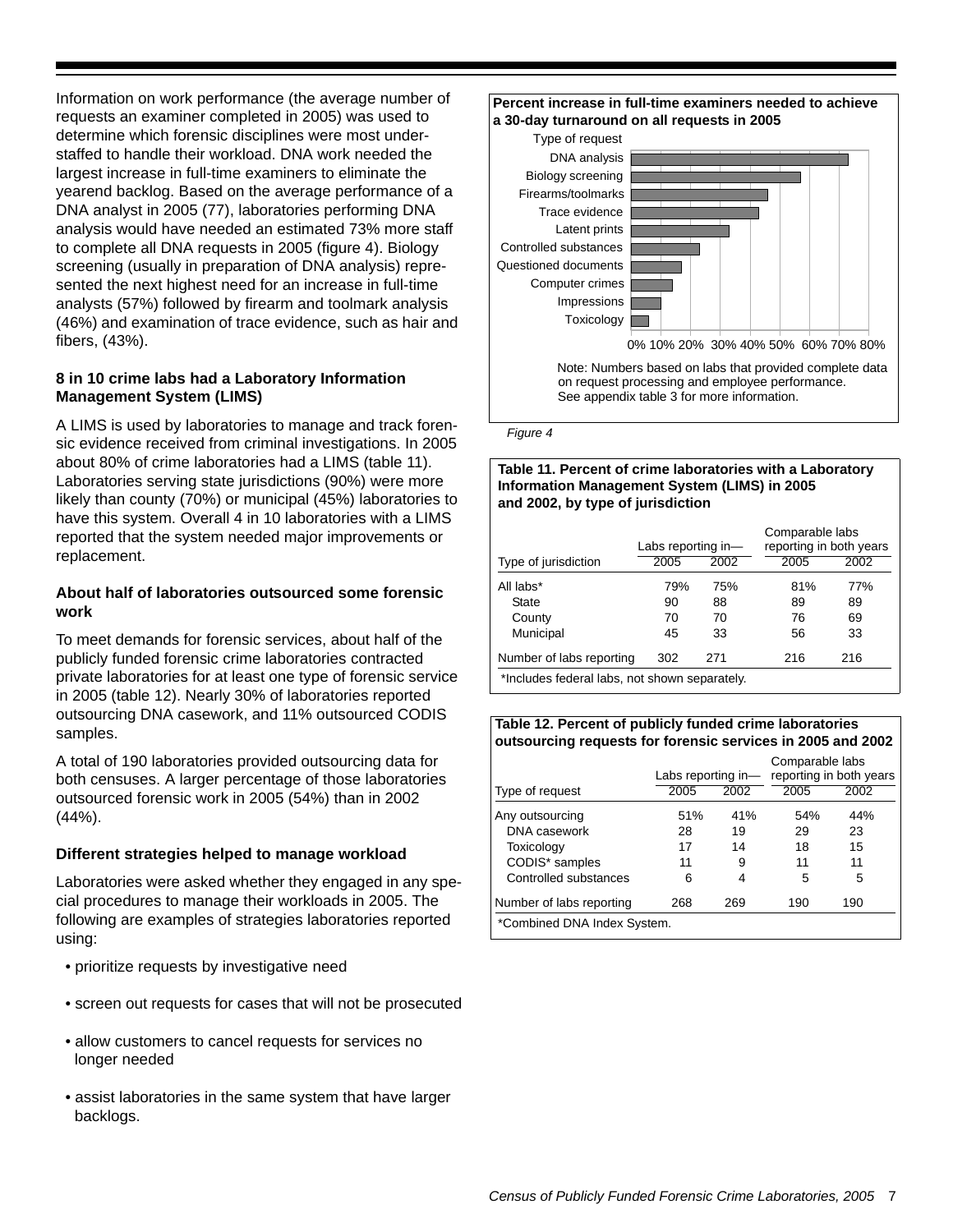#### **Methodology**

#### *Data collection*

Data collection for the 2005 Census of Publicly Funded Forensic Crime Laboratories was conducted by Sam Houston State University (SHSU) for BJS. The National Forensic Science Technology Center and the American Society of Crime Laboratory Directors assisted in developing and administering the data collection instrument, which was pre-tested with 17 laboratories.

In May 2006 the census form was mailed to 393 facilities that self-identified as crime laboratories. Some laboratories were part of a multiple laboratory system. The census attempted to collect information from each laboratory in the system. Police identification units, although sometimes responsible for crime scene analysis, were not included in the census.

Four laboratories were subsequently dropped because they did not meet the project definition of a publicly funded forensic crime laboratory (see *Definitions section*). Completed forms were obtained from 291 of the 389 eligible laboratories. Follow-up telephone calls and emails encouraged non-responding laboratories to participate. In a final effort to improve response, a shorter census instrument was developed to collect basic information about laboratory operations. An additional 60 laboratories responded to the short form, for a final response rate of 90% (table 13). Of the 351 responses received for the 2005 census, 197 were submitted electronically and 154 were mailed or faxed.

The 389 eligible laboratories included 210 state, 84 county, 62 municipal, and 33 federal laboratories. Ten federal laboratories responded to the 2005 census, compared to 25 for 2002. Because of the low response rate in 2005, summary statistics for federal laboratories were not presented in many of the tables.

Data from the FBI Laboratory were included in the summary statistics of this report. The FBI Laboratory provided 2003 data for the 2002 collection.

#### **Table 13. Response rates for the Census of Publicly Funded Forensic Crime Laboratories, 2005 and 2002**

|                  | Number of labs in |      | Labs reporting to census |      |         |      |  |
|------------------|-------------------|------|--------------------------|------|---------|------|--|
| Type of          | census            |      | Number                   |      | Percent |      |  |
| jurisdiction     | 2005              | 2002 | 2005                     | 2002 | 2005    | 2002 |  |
| All laboratories | 389               | 351  | 351                      | 306  | 90%     | 87%  |  |
| <b>State</b>     | 210               | 198  | 207                      | 171  | 99%     | 86 % |  |
| County           | 84                | 67   | 79                       | 62   | 94      | 93   |  |
| Municipal        | 62                | 53   | 55                       | 48   | 89      | 91   |  |
| Federal          | 33                | 33   | 10                       | 25   | 30      | 76   |  |

Note: Seventeen labs reported a different government affiliation in 2005 than 2002. To allow for jurisdiction-level comparisons between 2002 and 2005, the government affiliation of these labs was based on information from the most recent census.

#### *Imputation procedures for national estimates*

To generate national estimates for personnel, budgets, and case totals, several imputation methods were used to account for missing data. For the 2005 census 296 laboratories reported a combined staff of 9,364 full-time employees in 2005 (table 14). Employee data were obtained for 13 non-responding laboratories through alternative sources (call backs, the Internet, or annual reports). For the other 80 laboratories, imputations were made using either the number of authorized FTE in 2005, employee data from the 2002 census, or the median staff size in 2005 among laboratories of similar type, depending on the availability of data. Estimates for 2002 were generated using the same methods.

Budget data were provided by 254 laboratories for the 2005 census, 10 of which provided combined budget data for the entire system. Those totals were distributed proportionately across each laboratory in the system based on the staff size. Budget information from the 2002 census was used for 65 laboratories that had missing budget data in 2005. For the 70 remaining laboratories, the staff size was multiplied by the median ratio of expenditures per employee for laboratories of similar type and size.

The 2002 national estimates in this report differ from the respondent-level estimates in the BJS report Census of Publicly Funded Forensic Crime Laboratories, 2002 published in February 2005. The revised estimates represent all laboratories operating in 2002, not just those that responded to the census.

#### *Reason for no nationally estimated forensic request totals*

Findings in this report on the processing of forensic requests are based on laboratories that reported complete information. Table 9 provides the total number of requests received, processed, and backlogged among the 260 laboratories that reported complete data for at least 1 of their services. National estimates could not be generated for all 389 laboratories operating in 2005.

Data on laboratory functions were provided by 351 laboratories. Without knowing the services performed by the 38 other laboratories, nationally estimated request totals cannot be generated for all laboratories performing a specific function. To illustrate, of the 194 laboratories that reported performing latent print analysis in 2005, 130 laboratories provided complete request processing data for that function. Although it would be possible to estimate request totals for the 64 latent print laboratories missing request data, imputations could not be made for the 38 laboratories that did not respond to the census. Without information on how many of the 38 laboratories performed this function, the number of latent print requests received, completed, and backlogged cannot be reliably estimated at the national level.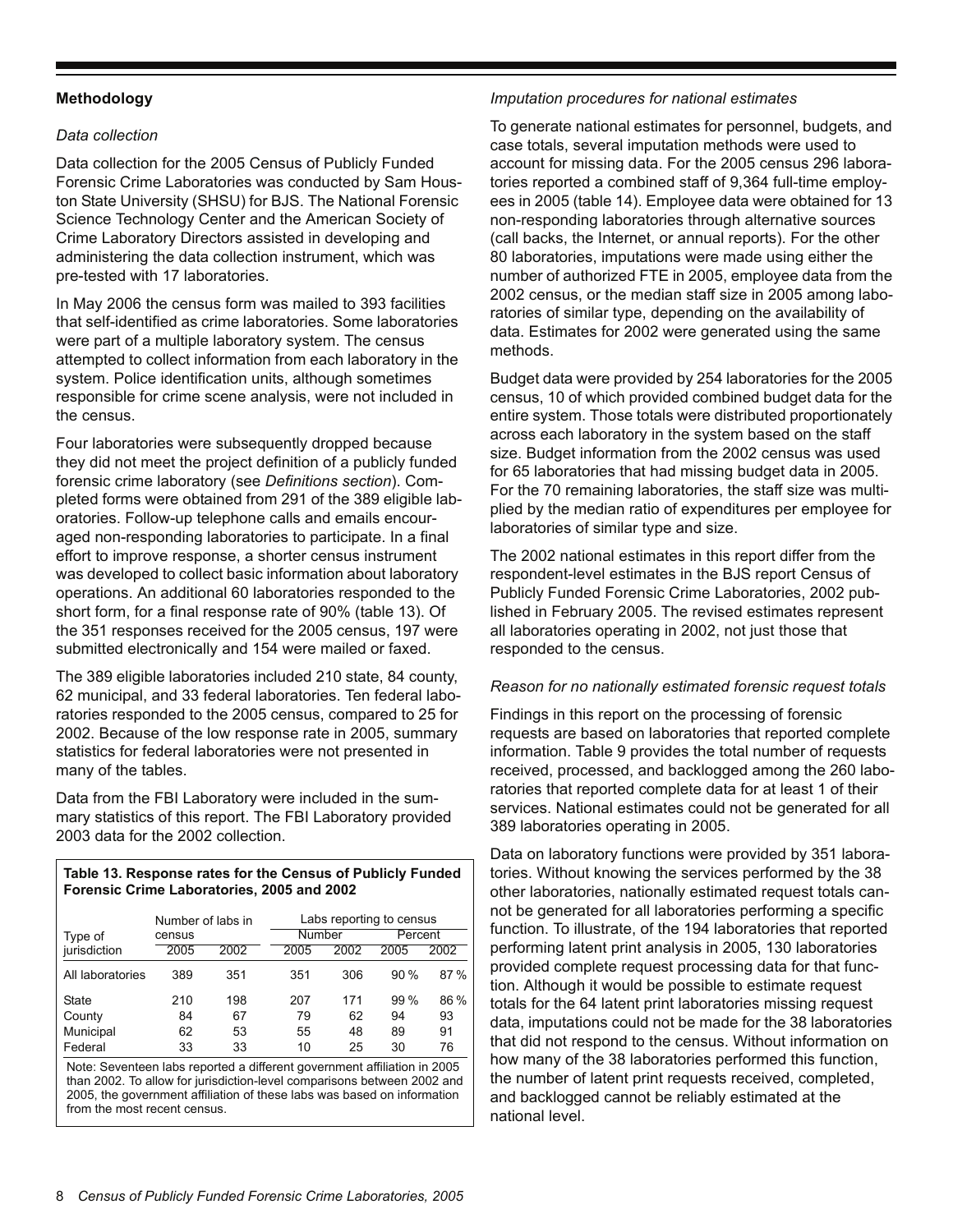| Table 14. Imputation procedures for national estimates                                                                                    |                |      |  |
|-------------------------------------------------------------------------------------------------------------------------------------------|----------------|------|--|
|                                                                                                                                           | Number of labs |      |  |
|                                                                                                                                           | 2005           | 2002 |  |
| All publicly funded forensic labs                                                                                                         | 389            | 351  |  |
| <b>Full-time employees</b>                                                                                                                |                |      |  |
| Reported to census                                                                                                                        | 296            | 278  |  |
| Obtained from alternative source (call back, website, or annual report)<br>Imputed using-                                                 | 13             | 0    |  |
| the number of FTE positions authorized that year                                                                                          | 55             | 25   |  |
| employee data from the other census                                                                                                       | 24             | 43   |  |
| median staff size for labs of similar jurisdiction                                                                                        | 1              | 5    |  |
| Annual operating budget                                                                                                                   |                |      |  |
| Reported to census                                                                                                                        | 244            | 225  |  |
| Distributed combined budget data across each lab in system<br>Imputed-                                                                    | 10             | 42   |  |
| using budget data from the other census<br>by multiplying the staff size by the median ratio of expenditures per employee for             | 65             | 42   |  |
| labs of similar size and jurisdiction                                                                                                     | 70             | 42   |  |
| Number of cases received during the year                                                                                                  |                |      |  |
| Reported to census<br>Imputed-                                                                                                            | 288            | 265  |  |
| using data on cases received from the other census<br>by multiplying the staff size by the median ratio of cases per employee for labs of | 51             | 52   |  |
| similar size and jurisdiction                                                                                                             | 50             | 34   |  |
| Number of cases backlogged at yearend                                                                                                     |                |      |  |
| Reported to census<br>Imputed-                                                                                                            | 265            | 243  |  |
| using data on backlogged cases from the other census<br>by multiplying the number of cases received by the median percentage of back-     | 46             | 56   |  |
| logged cases for labs of similar size and jurisdiction                                                                                    | 78             | 52   |  |

#### **Definitions**

*Analyst/examiner*—an investigator who inspects, analyzes, and interprets physical evidence, writes reports, and delivers testimony in court about the evidence.

*Backlogged request*—a request that has been submitted to a specialized area of the crime laboratory and is not completed within 30 days.

*Biology screening*—the location, screening, identification, and characterization of blood and other biological stains and substances.

*Case*—all physical evidence from a single criminal investigation submitted for crime laboratory analysis.

*Computer crimes analysis*—investigation of various types of computer-based crime, such as the recovery, extraction, and analysis of electronic digital images.

*Controlled substance identification*—the identification of drugs and other substances whose possession or use, in either legal or illicit dosages, is restricted by the government.

*Crime laboratory*—a scientific laboratory (with at least one full-time natural scientist) that examines physical evidence in criminal matters, and provides reports and opinion testimony with respect to such physical evidence in courts of law.

*Crime scene analysis*—the identification, documentation, collection, and interpretation of physical evidence at a location external to a laboratory facility and where a suspected crime has occurred.

*DNA analysis*—the identification and comparison of DNA in biological samples, including those from crime scenes (casework) and those from convicted offenders.

*Firearms/toolmarks analysis*—examination and comparison of evidence resulting from discharge and/or use of firearms; comparison of marks made by various tools.

*Impressions analysis*—identification, documentation, collection, and interpretation of two-dimensional and threedimensional impressions and imprints found at crime scenes (including footwear and tire tread).

*Latent prints analysis*—development and/or comparison of finger or palm print impressions.

*Municipal*—pertains to cities, towns, villages, and boroughs.

*Questioned documents analysis*—examination of printed, typed, or written material for the purpose of identifying the source or determining alterations, or other means of gaining information about the item or the circumstances surrounding its production.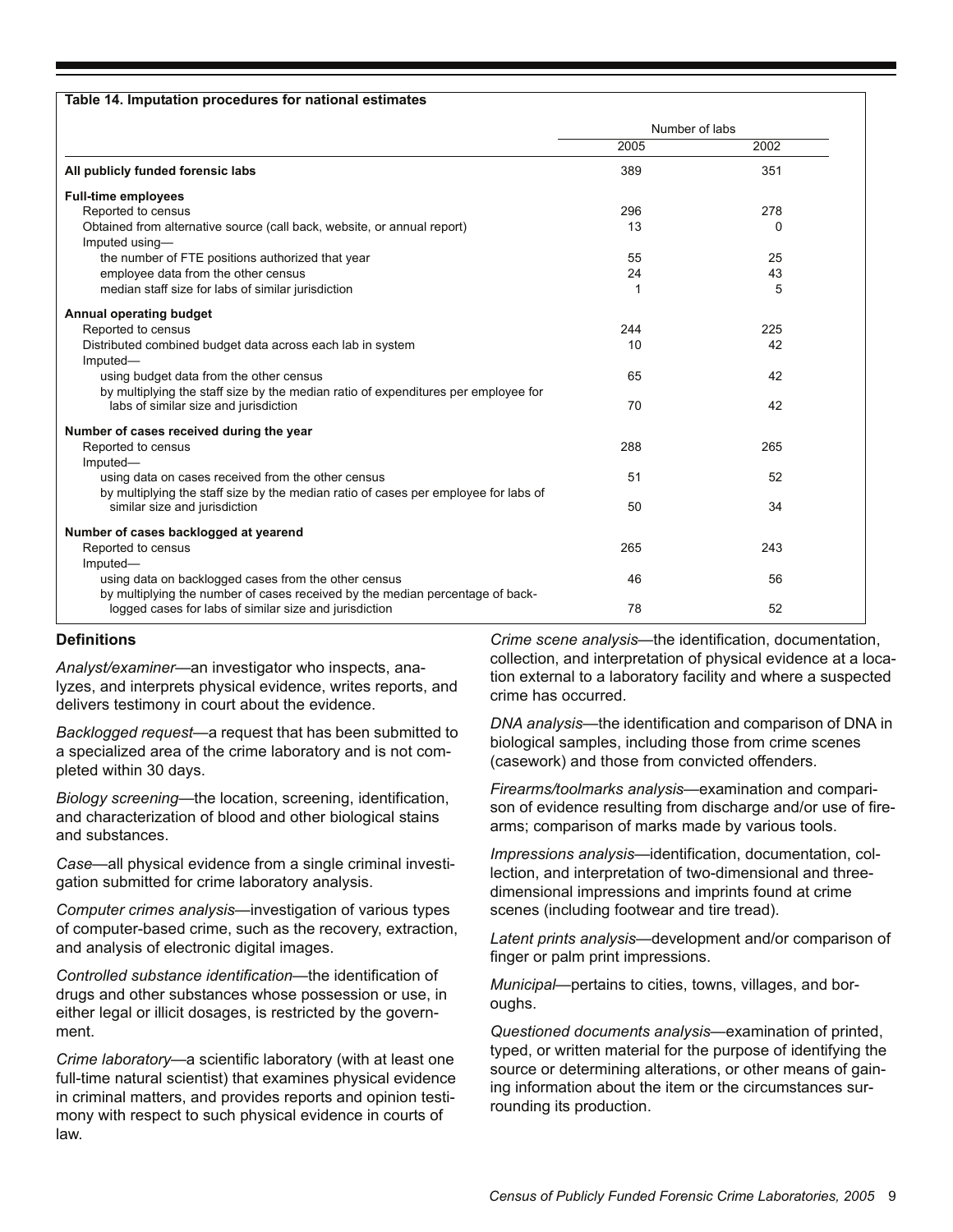*Request*—submission of physical evidence from a case to a single specialized area of a crime laboratory. Multiple submissions of new evidence from the same case to one or more sections of the laboratory would count as separate requests.

*Toxicology*—analysis of biological samples for the presence of drugs and other potentially toxic materials. Includes antemortem, postmortem, and BAC (blood alcohol content).

*Trace evidence*—any analytical procedure using microscopy or chemical and instrumental techniques. Includes the examination of gunshot residue, explosives, hair, fibers, and fire debris.

#### **Other BJS reports related to forensics are available on the BJS website.**

*Survey of DNA Crime Laboratories, 1998,* February 2000; <http://www.ojp.usdoj.gov/bjs/abstract/sdnacl98.htm>

*Survey of DNA Crime Laboratories, 2001,* January 2002; <http://www.ojp.usdoj.gov/bjs/abstract/sdnacl01.htm>

*50 Largest Crime Labs, 2002*, September 2004; <http:// www.ojp.usdoj.gov/bjs/abstract/50lcl02.htm>

*Census of Publicly Funded Forensic Crime Laboratories, 2002*, February 2005; <http://www.ojp.usdoj.gov/bjs/ abstract/cpffcl02.htm>

*Medical Examiners and Coroners' Offices, 2004*, June 2007; <http://www.ojp.usdoj.gov/bjs/abstract/meco04.htm>

*Unidentified Human Remains in the United States, 1980- 2004,* November 2007; <http://www.ojp.usdoj.gov/bjs/ abstract/uhrus04.htm>

**Appendix table 1. Number of requests for forensic services and yearend backlog in 2005, by type of request**

|                          |                                               | Number of forensic requests reported in 2005 |           |           |                                       |
|--------------------------|-----------------------------------------------|----------------------------------------------|-----------|-----------|---------------------------------------|
| Type of request          | Labs reporting<br>request totals <sup>a</sup> | Backlogged on<br>January 1                   | Received  | Completed | Backlogged at<br>yearend <sup>b</sup> |
| All requests             | 260                                           | 252.810                                      | 2,003,544 | 1,820,475 | 435,879                               |
| Controlled substances    | 226                                           | 112.693                                      | 1,086,672 | 976,687   | 222,678                               |
| Firearms/toolmarks       | 133                                           | 26.316                                       | 84,453    | 75.889    | 34,880                                |
| <b>Biology screening</b> | 115                                           | 18.545                                       | 62,127    | 51.429    | 29.243                                |
| Latent prints            | 130                                           | 44,123                                       | 237,049   | 211,019   | 70,153                                |
| Trace evidence           | 132                                           | 8,685                                        | 38,491    | 32,838    | 14,338                                |
| DNA analysis             | 124                                           | 24,030                                       | 67.009    | 52.812    | 38,227                                |
| Toxicology               | 133                                           | 16.200                                       | 389.446   | 383.441   | 22,205                                |
| Impressions              | 81                                            | 1.041                                        | 29,623    | 27.890    | 2,774                                 |
| Questioned documents     | 43                                            | 931                                          | 6,793     | 6,605     | 1,119                                 |
| Computer crimes          | 12                                            | 246                                          | 1,881     | 1.865     | 262                                   |

Note: Numbers based on the 260 labs that reported complete request processing data. Request processing data were not collected for crime scene analysis. Table does not include data from the California DNA Data Bank. Totals do not represent all requests received by the nation's crime labs.

aSome labs provided data for more than one function.

<sup>b</sup>Calculated by subtracting the number of requests completed in 2005 from the total number of new requests that year and requests backlogged from 2004.

#### **Appendix table 2. Mean number of requests completed per full-time examiner in 2005, by type of request**

|                       |                   | Number of requests |             |                                | Total requests       | Reported full-time                 |                           |
|-----------------------|-------------------|--------------------|-------------|--------------------------------|----------------------|------------------------------------|---------------------------|
| Type of request       | Labs<br>reporting | Total              | New in 2005 | <b>Backlogged</b><br>from 2004 | completed in<br>2005 | examiners com-<br>pleting requests | Requests per<br>examiner* |
| Toxicology            | 131               | 404.473            | 388.281     | 16.192                         | 382.279              | 490                                | 780                       |
| Controlled substances | 223               | 1.187.443          | 1,077,028   | 110.415                        | 967.218              | 1,286                              | 752                       |
| Latent prints         | 127               | 281.049            | 236.937     | 44.112                         | 210.946              | 563                                | 375                       |
| Firearms/toolmarks    | 130               | 110.007            | 83.729      | 26.278                         | 75.193               | 389                                | 193                       |
| Impressions           | 80                | 30.650             | 29.612      | 1.038                          | 27.882               | 157                                | 178                       |
| Biology screening     | 114               | 77.871             | 59.474      | 18.397                         | 49.658               | 417                                | 119                       |
| Trace evidence        | 130               | 47.086             | 38.447      | 8.639                          | 32.834               | 398                                | 83                        |
| DNA analysis          | 120               | 89.648             | 65.907      | 23.741                         | 51.905               | 672                                | 77                        |
| Questioned documents  | 43                | 7.724              | 6.793       | 931                            | 6.605                | 89                                 | 74                        |
| Computer crimes       | 12                | 2.127              | 1.881       | 246                            | 1,865                | 36                                 | 52                        |

Note: Numbers based on labs that provided complete data on request processing and employee performance.

Request processing data were not collected for crime scene analysis.

\*Calculated by dividing the number of requests completed in 2005 by the number of examiners completing requests that year.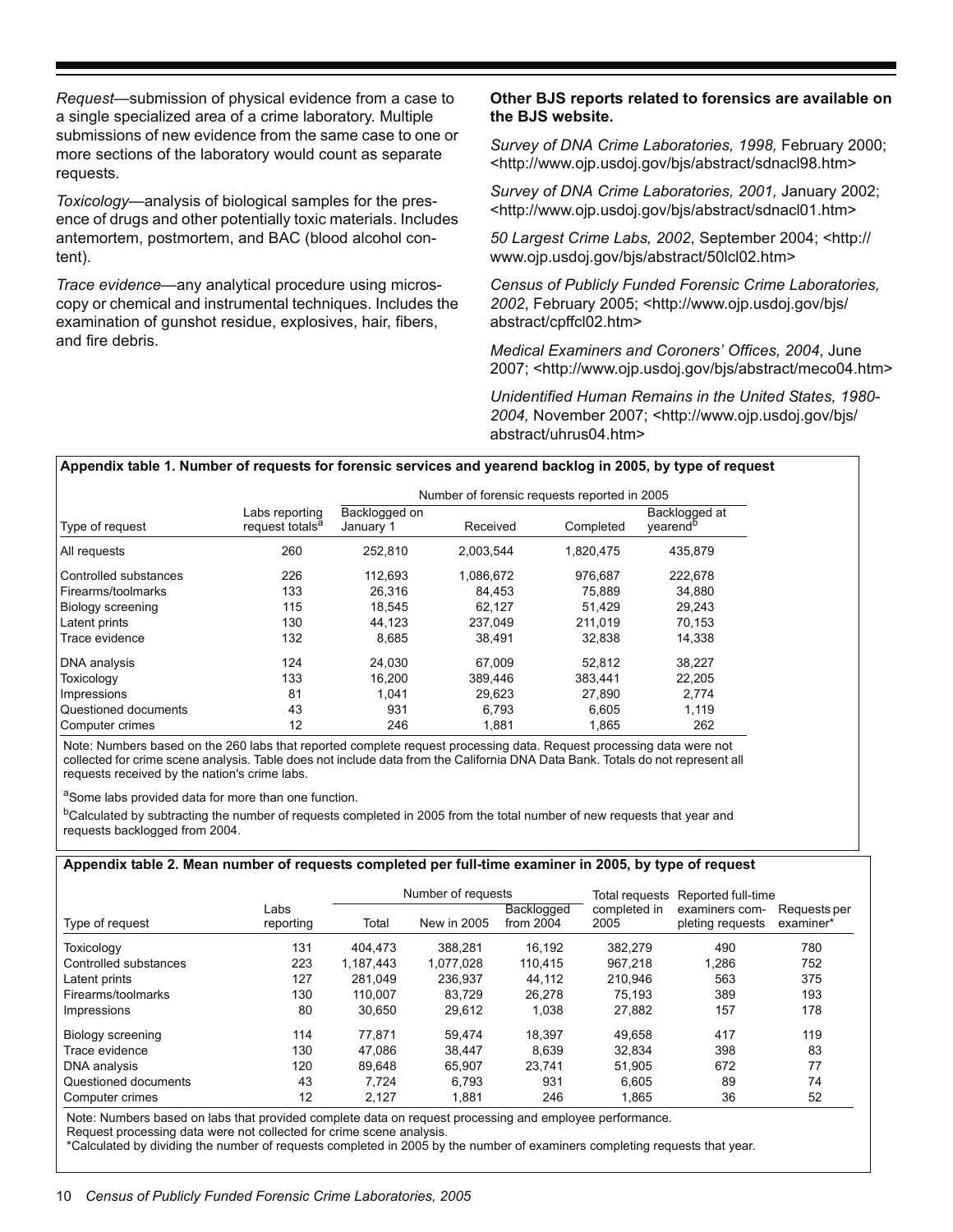#### **Appendix table 3. Percent increase in full-time examiners needed to achieve a 30-day turnaround on all requests in 2005, by type of request**

|                       |                |                          | Requests                 | Full-time examiners needed<br>to eliminate backlog |                                  |  |
|-----------------------|----------------|--------------------------|--------------------------|----------------------------------------------------|----------------------------------|--|
| Type of request       | Labs reporting | Requests per<br>examiner | backlogged at<br>vearend | Number <sup>a</sup>                                | Percent<br>increase <sup>b</sup> |  |
| DNA analysis          | 120            | 77                       | 37,743                   | 490                                                | 73%                              |  |
| Biology screening     | 114            | 119                      | 28.213                   | 237                                                | 57                               |  |
| Firearms/toolmarks    | 130            | 193                      | 34.814                   | 180                                                | 46                               |  |
| Trace evidence        | 130            | 83                       | 14.252                   | 172                                                | 43                               |  |
| Latent prints         | 127            | 375                      | 70.103                   | 187                                                | 33                               |  |
| Controlled substances | 223            | 752                      | 220,225                  | 293                                                | 23%                              |  |
| Questioned documents  | 43             | 74                       | 1.119                    | 15                                                 | 17                               |  |
| Computer crimes       | 12             | 52                       | 262                      | 5                                                  | 14                               |  |
| Impressions           | 80             | 178                      | 2.768                    | 16                                                 | 10                               |  |
| Toxicology            | 131            | 780                      | 22,194                   | 28                                                 | 6                                |  |

Note: Numbers based on labs that provided complete data on request processing and employee performance. Request processing data not collected for crime scene analysis.

aCalculated by dividing the number of requests backlogged at yearend by the number of requests completed per examiner.

<sup>b</sup>Calculated by dividing the number of examiners needed to complete the backlog in 2005 by the number of examiners completing requests that year.